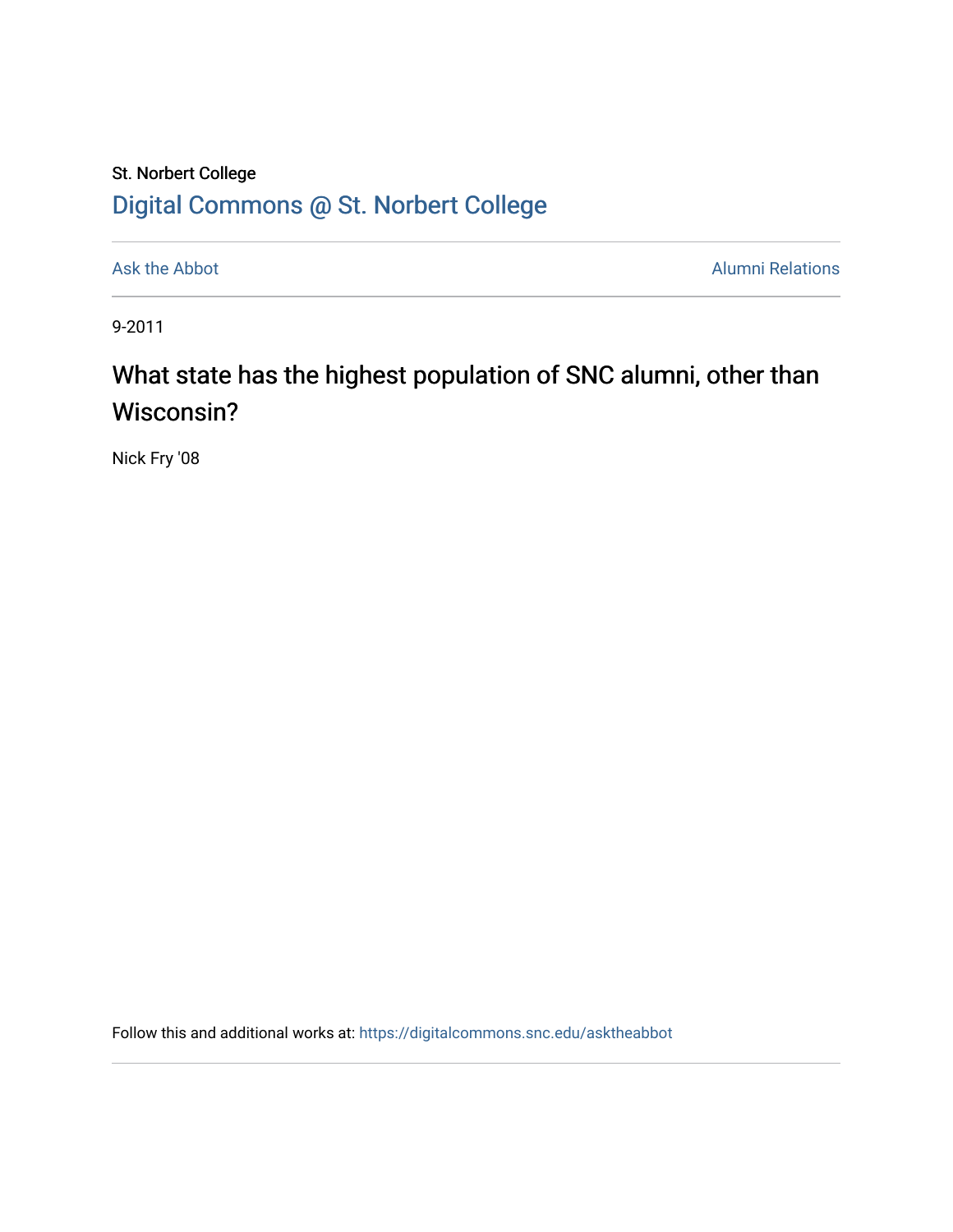

[Academics](https://www.snc.edu/academics) [Admission](https://www.snc.edu/admission) [Campus Life](https://www.snc.edu/campuslife) [Living Norbertine](https://www.snc.edu/livingnorbertine) [Athletics](https://www.snc.edu/athletics) [About](https://www.snc.edu/about)

Q

Giving

to SNC

[Alumni](https://www.snc.edu/alumni/)  $\geq$  [Ask the Abbot](https://www.snc.edu/alumni/abbot/)  $\geq$  September 2011 A

## [Alumni](https://www.snc.edu/alumni/index.html)

[Events & Reunions](https://www.snc.edu/alumni/event/index.html) [Behind the Arch](https://www.snc.edu/alumni/event/behindthearch/) [Benefits and Services](https://www.snc.edu/alumni/benefits.html) [Get Involved](https://www.snc.edu/alumni/getinvolved.html) [Give to SNC](http://giving.snc.edu/) [Alumni Awards](https://www.snc.edu/alumni/awards/index.html) [Knight Lights](https://www.snc.edu/alumni/knightlights/index.html) [Alumni-Owned](https://www.snc.edu/alumni/directory/index.html) [Businesses Network](https://www.snc.edu/alumni/directory/index.html) [Alumni Board](https://www.snc.edu/alumni/alumniboard.html) [Student Alumni](https://www.snc.edu/alumni/saa.html) [Ambassadors](https://www.snc.edu/alumni/saa.html)

[Staff](https://www.snc.edu/alumni/contactus.html)

# September 2011 Question:

Dear Abbot Pennings,

What state has the highest population of SNC alumni, other than Wisconsin?

Nick Fry '08

#### Answer:

My dear Nick,

Thank you for your most interesting inquiry. I'm told that the office of alumni and parent relations often receives questions on the regional whereabouts of our beloved institution's former students. As such, your question is one that many of my readers likely have asked themselves.

Records indicate that 17,095 St. Norbert alumni reside within the U.S. It is indeed a safe assumption that Wisconsin has the highest population of alumni at 9,645. Illinois and Minnesota follow with 3,370 and 665 alumni, respectively. Next come Michigan, California, Florida and Colorado, each with alumni populations in the range of 200 to 300.

As I address your question, I find myself inclined to mention that numerous alumni also live outside the U.S. – 187, to be exact. Among other nations with resident St. Norbert alumni, Canada tops the list with 59, and Japan is not far behind with 32. Germany is home to 10 alumni and Australia to nine.

*Responses to "Ask the Abbot" questions are penned by St. Norbert College staff in the name of Abbot Bernard Pennings,*



### Ask the Abbot

As the founder of St. Norbert College, and having a prime seat in the center of campus throughout the years, I, Abbot Bernard Pennings, hold the answers to many of your burning questions about the college. [Submit Your Question](https://www.snc.edu/alumni/abbot/index.html)